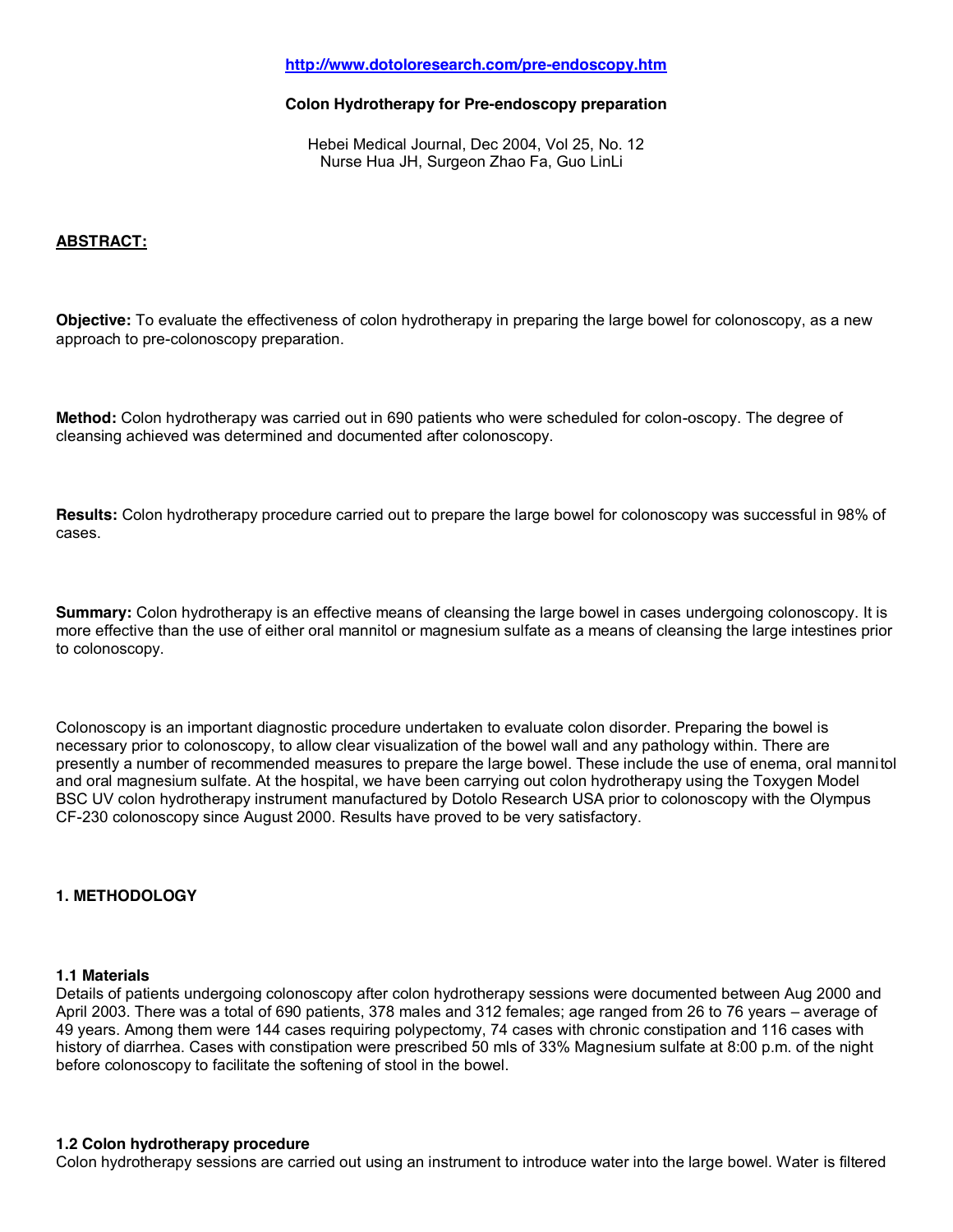to remove solid sediments and particles as well as passed through an ultra-violet unit to kill bacteria and viruses prior to infusion. Water pressure and temperature is carefully monitored throughout the procedure. Abdominal massage carried out by the therapists during the procedure facilitates the elimination of waste matter from the entire length of the colon. This ensures that the colon is adequately cleansed.

Preparing for the procedure is simple. The patient maintains normal meals without the need for fasting. Prior the procedure, the bladder is emptied. After lying down, he assumes the Sim's position, (lying of left side, left leg straightened and right leg bent towards chest to allow examination of anus and insertion of speculum). A digital rectal examination is carried out to ascertain there is no anal or rectal pathology, anal tone and direction of rectal passage.

After the speculum is connected to the colon hydrotherapy instrument with disposable tubing, the tip of the speculum is lubricated with Vaseline cream or surgical lubricant and inserted through the anus into the rectum. Care is taken to ensure insertion follows the anatomy of the rectal passage. After insertion, patients assume a supine position.

The patient is ready to proceed with the cleansing procedure. Purified and ultra-violet light irradiated water which is preheated to between 36 t0 39 degree C by the colon hydrotherapy instrument is then infused into the patient under low pressure. When the patient experiences a strong urgency to evacuate, the flow is terminated and outflow valve is opened to allow the colon to spontaneously empty itself (emptying phase) of waste which is carried out by the outflow of water. During this emptying phase, abdominal massage is carried out along the length of the colon to push the water deeper until it reaches the cecum. Massage also help to loosen the waste from the colon wall and to encourage peristaltic action of the colon. A series of fill and emptying phase is carried out until the discharging effluent is clear of fecal matter. The speculum is then withdrawn. Time taken to complete the colon hydrotherapy sessions varies between 30 to 60 minutes with an average of 46 minutes.

# **1.3 Results**

Findings on colonoscopy after colon hydrotherapy were categorized as:

| <b>RESULTS</b>        | <b>VIEW OF</b><br><b>COLON</b> | <b>LOOSE</b><br><b>DEBRIS/WASTE</b>    | <b>REMARKS</b>                                                            |
|-----------------------|--------------------------------|----------------------------------------|---------------------------------------------------------------------------|
| Excellent             | Clear                          | Negligible                             |                                                                           |
| Good                  | Clear                          | Small amount, not<br>affecting results |                                                                           |
| Satisfactory Adequate |                                | Moderate amount                        | Require adjustment eg.<br>Flushing, position change<br>for proper viewing |
| Poor                  | Inadequate                     | Significant amount                     | Colonoscopy unsuccessful                                                  |

1. Excellent: clear view of colon lumen with negligible amount of retained debris.

2. Good: clear view of colon lumen with small amount of retained debris, not affecting vision.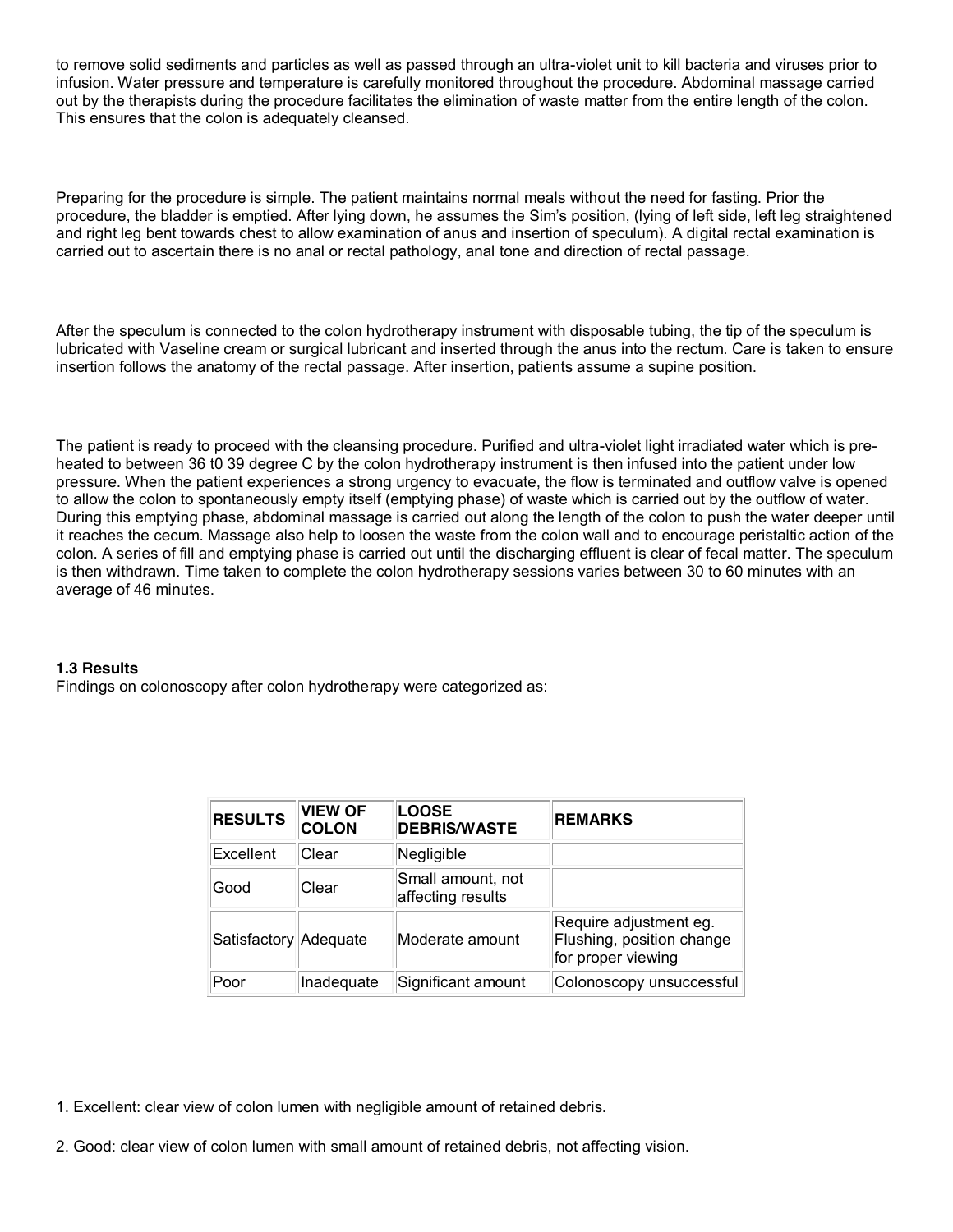3. Satisfactory: clear view of lumen only with positional adjustment and some flushing during procedure, waste moderate amount.

4. Poor: view of lumen and introduction of scope affected by significant amount of retained waste. Colonoscopy unsuccessful.

Results of findings were blinded to individual colonoscopist. Criteria 1,2,3 indicated successful procedure. Criteria 4 indicate unsuccessful procedure.

For **ascending colon**: result was as follows Excellent: total 630 = 91.30% Good:  $45 = 6.52\%$ Poor: 15 = 2.18%

For **transverse colon**: result was as follows Excellent: total 675 = 97.83% Good: 9 = 1.30% Poor:  $6 = .87\%$ 

For **descending colon**: result was as follows Excellent: total 684 = 99.13% Good: 3 = .435% Poor: 3 = .435%

Patients with poor results generally had swelling within lumen interfering with entry of scope.

Patients response from questionnaire survey indicated 651 (94.30%) were receptive of colon hydrotherapy as a precolonoscopy preparatory measure. A small number indicated there were slight abdominal discomfort and abdominal distension during procedure.

### **DISCUSSION**

Preparing the colon is a necessary step for colonoscopy. Standard pre-colonoscopy preparation procedure varies with different hospitals and even with different practitioners performing colonoscopy. Each approach has its pros and cons. The degree of effectiveness were usually similar – to provide a clear view during colonoscopy.

Prior to the introduction of colon hydrotherapy, our department was using the following colon prep method.

1. Oral Mannitol

2. Oral Magnesium sulfate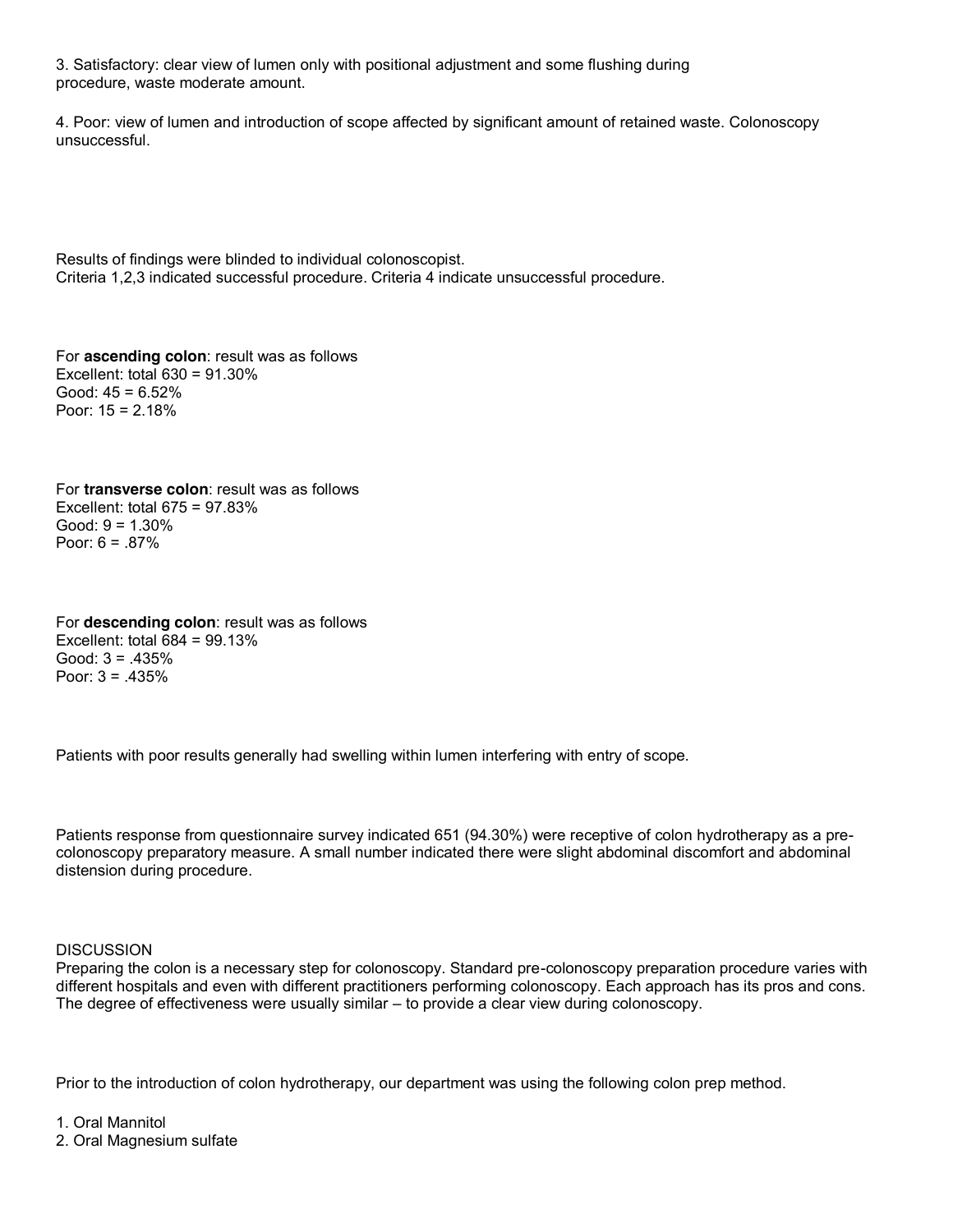The action of oral Mannitol on the colon is due to its lack of absorption by colon resulting in an increase of osmotic pressure within the colon lumen. Thus water is retained resulting in distension of colon lumen and reflex peristalsis which helps to expel colon contents and empty the colon. However, oral Mannitol can be acted upon by the intestinal flora and can lead to gaseous build up and over distension. If Mannitol prep is used prior to certain surgical procedures with high frequency electronic equipment, it is potentially hazardous with possibility of being explosive in nature.

Use of Magnesium sulfate requires 100 to 150 mls of 33% MgSO4 to be given orally 5 hours prior to colonoscopy. This is followed 30 minutes later with drinking of 1.0 to 1.5 liters of water. Patient should be fasting prior to colonoscopy. This method offers a 95% success rate.

Patients using this approach need to undergo a fasting period and thus may not be suitable in diabetic patients and those who are unable to tolerate a fast. For the elderly and frail individual who may have mobility problems and difficulty getting to the toilet quickly due to the induced diarrhea, it is also not recommended. In addition MgS04 may be nauseating to some and prevent large volume of fluids being consumed, thus making this approach unsuitable for clearing the bowels.

Other methods such as the used of enema agent is possible but results are different from colon hydrotherapy. Enema products tend to only clear waste from the rectum and distal part of the colon. Colon hydrotherapy can effectively remove waste from the entire length of the colon without the discomfort and distress associated with an enema.

Colon hydrotherapy is not only useful in cleansing the colon; it avoids the discomfort of diarrhea episode, the need to drink a large volume of water with its potential upset of electrolyte balance or to undergo a period of fasting. Normal intake of food and drinks is allowed although reduce amount is recommended. Chronically constipated patients do not have to undergo fasting; however it is recommended that they are prescribed a dose of 50 mls 33% MgS04 on the night before the procedure. This assists in softening fecal matter up to the cecum. Colon hydrotherapy is carried out 2 hours prior to colonoscopy.

Since we started using colon hydrotherapy in preparation of patients undergoing colonoscopy in our hospital, we achieved excellent results in 630 patients and good results in 45 patients giving a 98% success in our study population of 690 patients.

In the early days of our study, a small portion of our patients had minor abrasion and small bleed on the surface of the rectum wall. This commonly occurs as a result of forceful insertion of the speculum without realizing the anatomy of the ano-rectal passage. A rectal examination with the forefinger will help to determine the anal tone, the direction of passage, any mass within lumen and surrounding structure. Such precautions are necessary to avoid injury to rectal wall. This rectal examination together with a brief clinical history and examination is necessary as a pre-screening procedure for all patients undergoing colon hydrotherapy.

Colon hydrotherapy is a simple and effective way to prepare the colon for colonoscopy as well as other colon procedures, especially in the elderly, frail and constipated. It is also useful in diabetics and patients unable to undergo fasting as well as those who are unable to tolerate an episode of diarrhea.